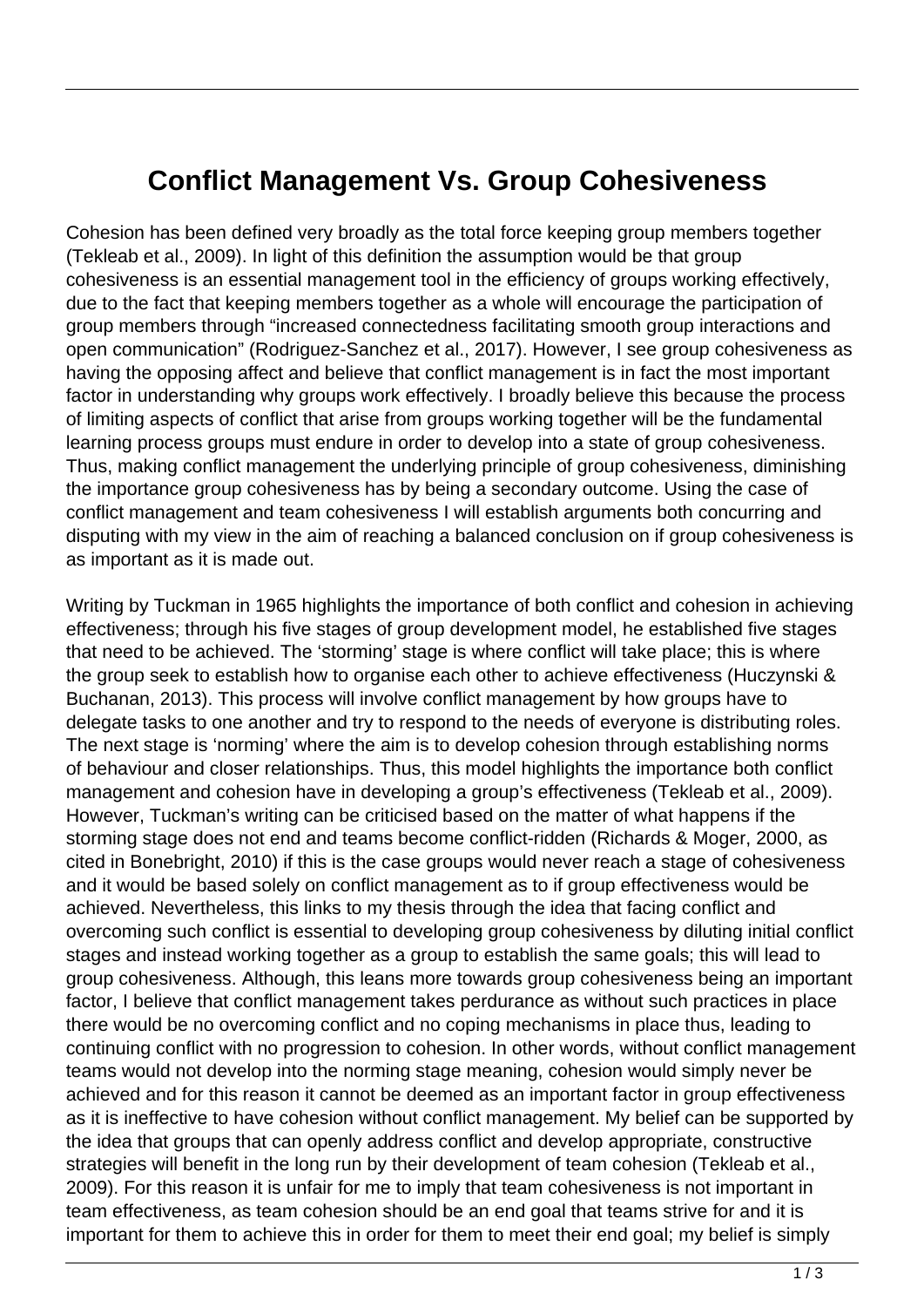that the importance of team cohesiveness would be inept without the dealing of inevitable conflict first, hindering its importance.

Conversely, the argument for the importance of team cohesiveness in the effectiveness of group work is substantial. Writing by Mayo and Feldman gives emphasis to the significance of group norms; expectations set by groups which enforce desired behaviour and requirements of one another. These group norms are vital to increasing the groups chance of being successful and maintaining a mutually agreed standard (Huczynski & Buchanan, 2013). It is this establishment and development of group norms that will lead to team cohesiveness through understanding a common consensus between the group and working together to achieve end goals by maintaining the expected standard. It is for this reason that team cohesiveness would be seen as an important factor in teams working effectively as team's with strong cooperative norms make team members more motivated to contribute to the team's collective goal and creative success (Rodriguez-Sanchez et al., 2017). This suggests that by teams having a set of commonly shared norms, members feel more involved in the team as the goals are agreed and shared with everyone meaning they are all working towards the same end goal which should encourage motivation through involvement of all members and encourage creativity through cooperation of everyone in the setting of norms that they want to achieve rather than being told what to achieve thus, evolving into a state of team cohesion. This differs from conflict management by how norms are established at the beginning of a team's relationship and through these norms, team cohesiveness should be established rather than, conflict management which uses conflict as a way of directing teams in a positive way by working against the conflict to develop team cohesiveness. I believe it is unrealistic for a team to establish cohesiveness simply based off a set of expected behaviours and goals and although it is important to have these in place, it is simply not enough to bring teams together and does not consider the implications of if conflict does arise and how such a situation would be dealt with.

Finally, I considered an alternative approach looking at the impact of team cohesion and conflict management for virtual groups compared to the previously stated physical groups. Research conducted by Peters and Karren examined if physical group presence had an effect on performance. In essence of their findings it was concluded that trust was the biggest factor affecting team performance and that lack of trust impacted upon teams due to members being less likely to share information and ideas. In relation to virtual teams it was concluded that trust was even more of an essential due lack of personal contact (Peters & Karren, 2009). Thus, in relevance to team cohesion trust is an essential element to building upon this and something that is unlikely to be achieved virtually; I believe it is more difficult to feel a connection and relationship without physical presence and establishment of a personal relation. This can be similarly applied to conflict management, where if conflict became apparent virtually it would be much more difficult to manage due to the inability of establishment of shared expectations and personal contact. It is for this reason I believe that for groups to work effectively there needs to be physical presence with physical conflict management to result in the overall aim of team cohesiveness and effective group work. However, the used source could be criticised due to the subjective nature of measuring trust and the differing meanings this may have to individuals which could ultimately impact upon both conflict management and group cohesiveness as what one group members identifies as trust could have an opposing effect on another member and this could lead to an establishment of conflict.

In conclusion, my original thesis still stands, and I consider conflict management to be a main driver of the team effectiveness. Throughout my research I gained a further understanding upon